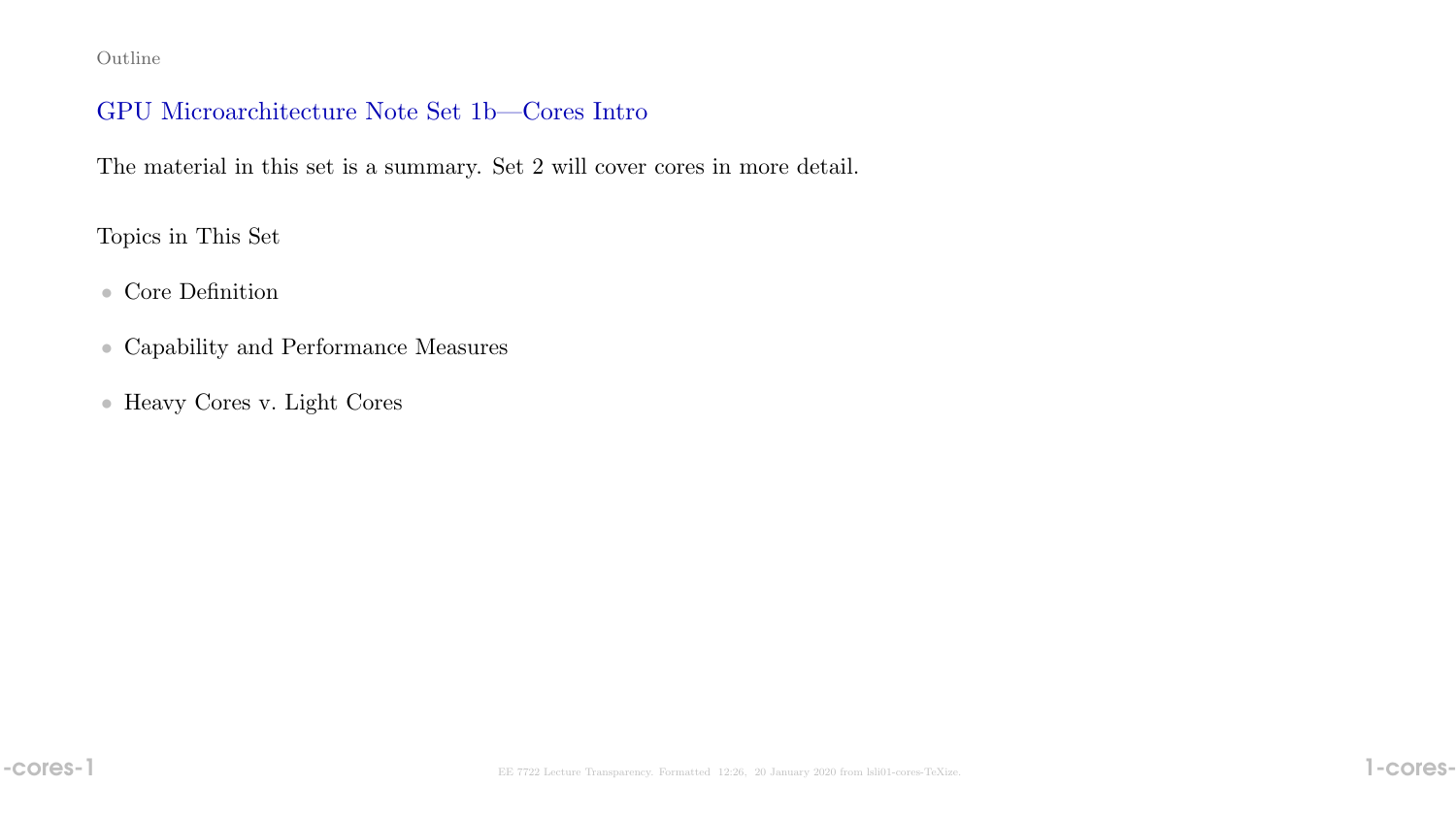#### Core Definition

## Core:

### Hardware needed to execute a thread.

Sometimes called a CPU (central processing unit).

Each core has:

- Hardware to fetch instructions.
- Functional units to perform arithmetic operations.
- Register files to hold intermediate (working, temporary) data values.
- Hardware to decode and orchestrate instruction execution.

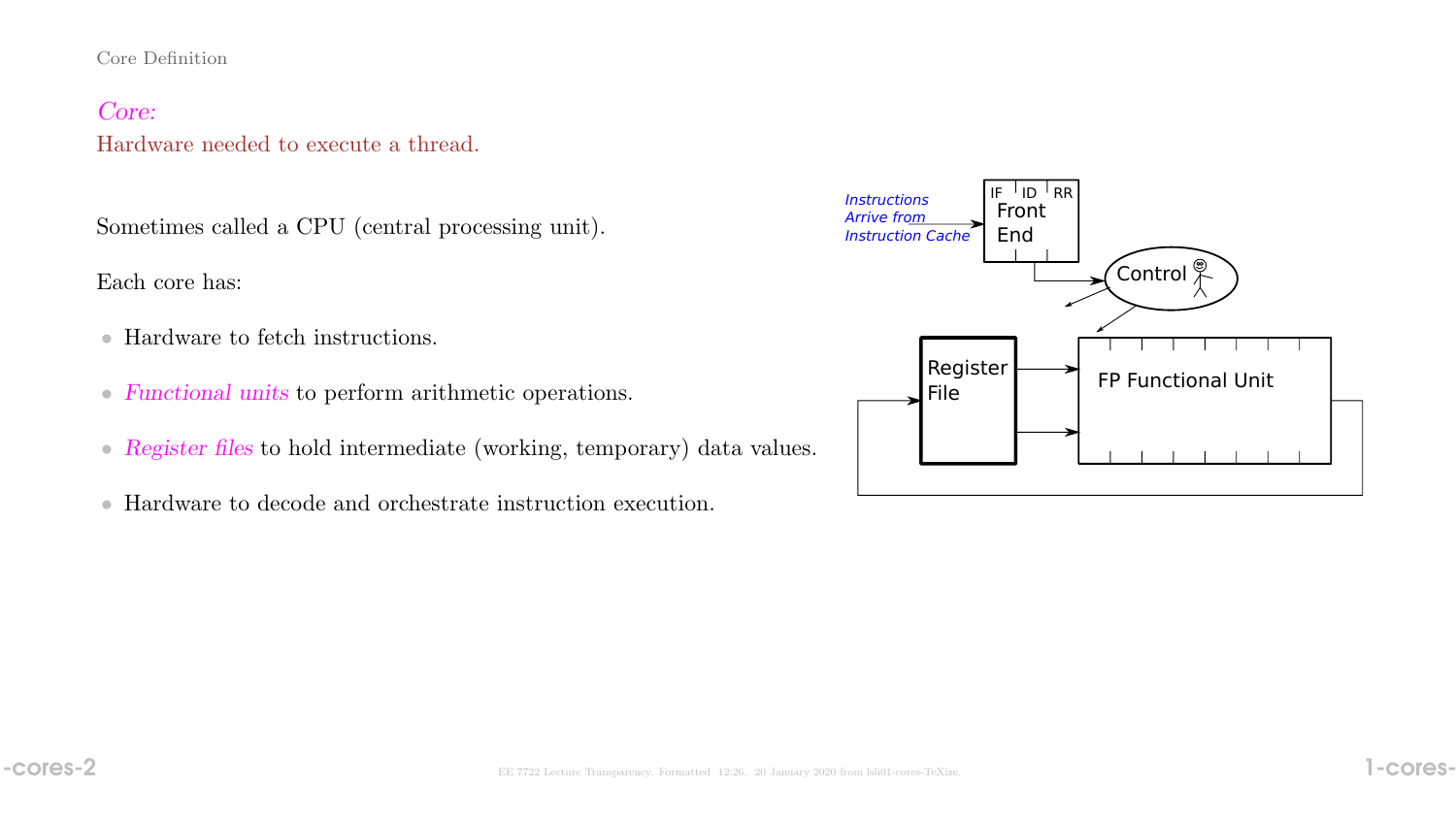Capability and Performance Measures

#### Measures of Capability and Performance of a Core

Consider the following program:

i1 : add.s r1, r2, r3 # Note:  $r2 = 300$ , r3 = 3 Computes r1 = r2 + r3  $i2$  : add.s r4, r5, r6 # Note: r5 = 400, r6 = 4 Computes r4 = r5 + r6 i3 : add.s r7, r8, r9 i4 : add.s r10, r11, r12 .. i999: add.s r25, r26, r27 i1000: add.s r28, r29, r30 # Note: r29 = 1200, r30 = 12

It consists of 1000 instructions and 1000 FP operations.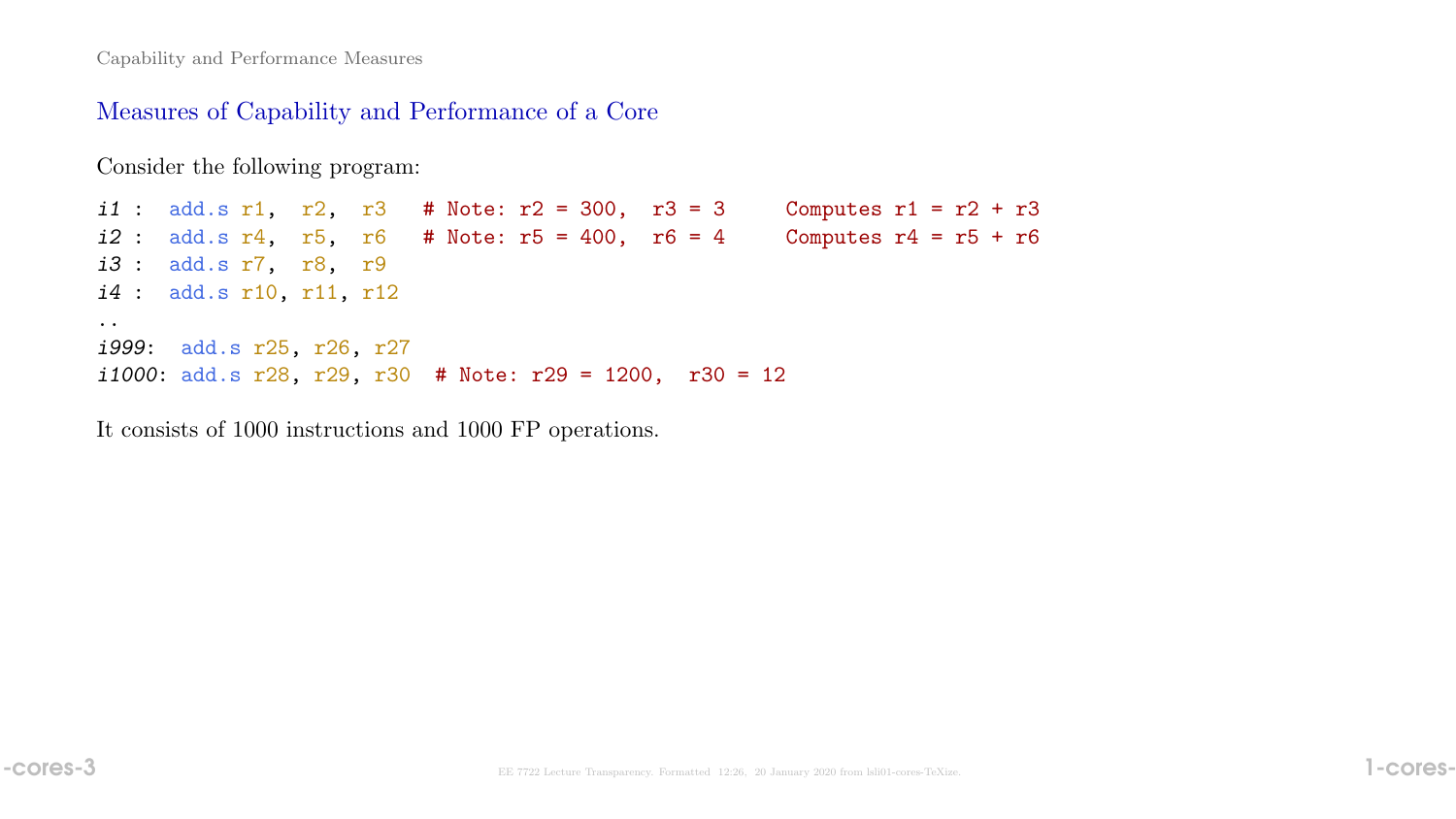Capability and Performance Measures  $\gg$  Instruction Bandwidth

#### Measures of Capability and Performance of a Core

Instruction Bandwidth (IB): Peak rate at which core can execute instructions.

A measure of what a core is capable of.

Usually measured in instructions per cycle, abbreviated IPC.

To obtain instructions per second multiply IPC by clock frequency.

A  $w$ -way superscalar processor has an instruction bandwidth of  $w$ .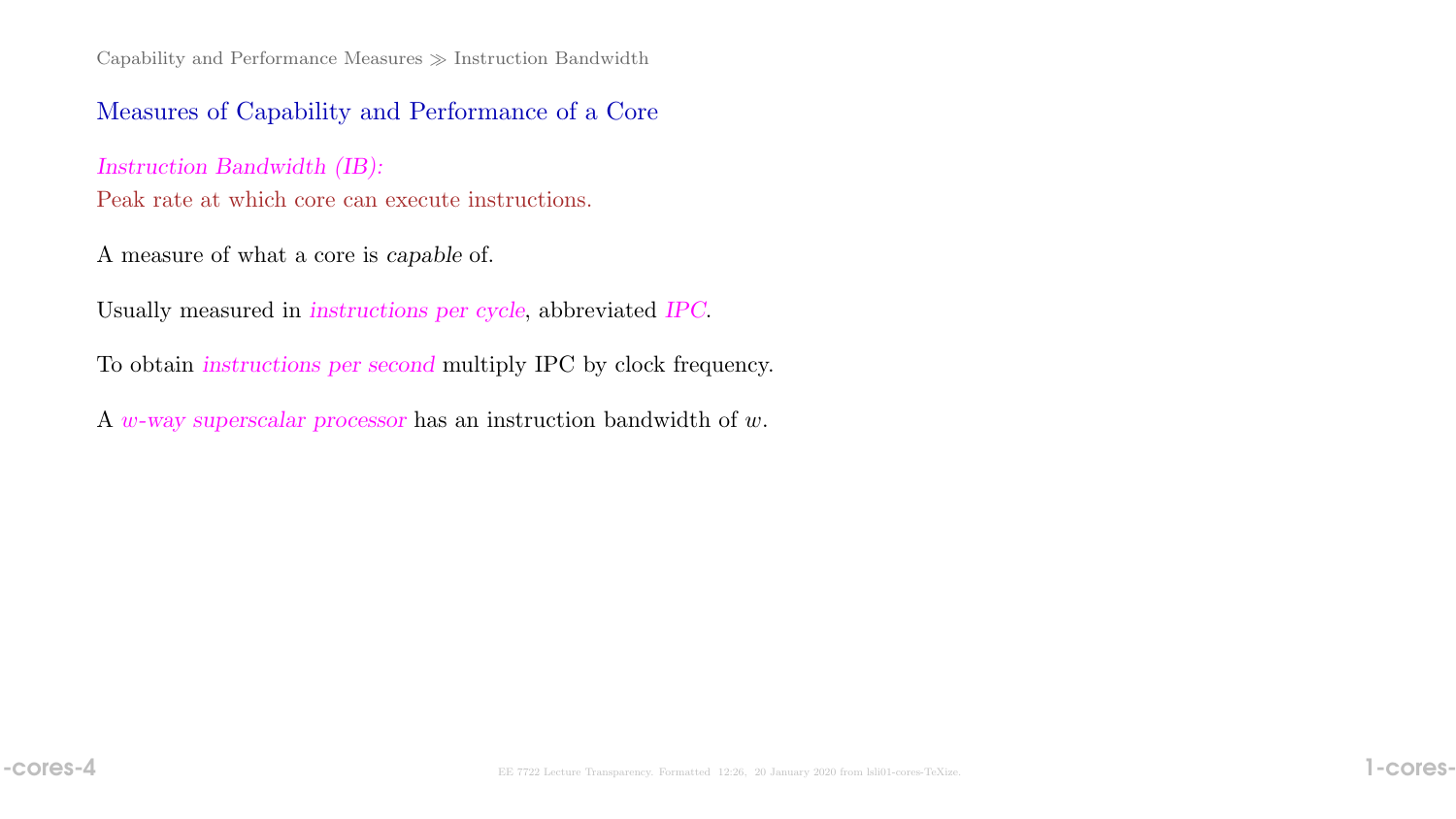## Instruction Bandwidth of Real Cores

- Early RISC processors: 1 insn/cyc per core.
- POWER 7 (IBM): 6 insn/cyc per core.
- Intel Core: 4 insn/cyc per core.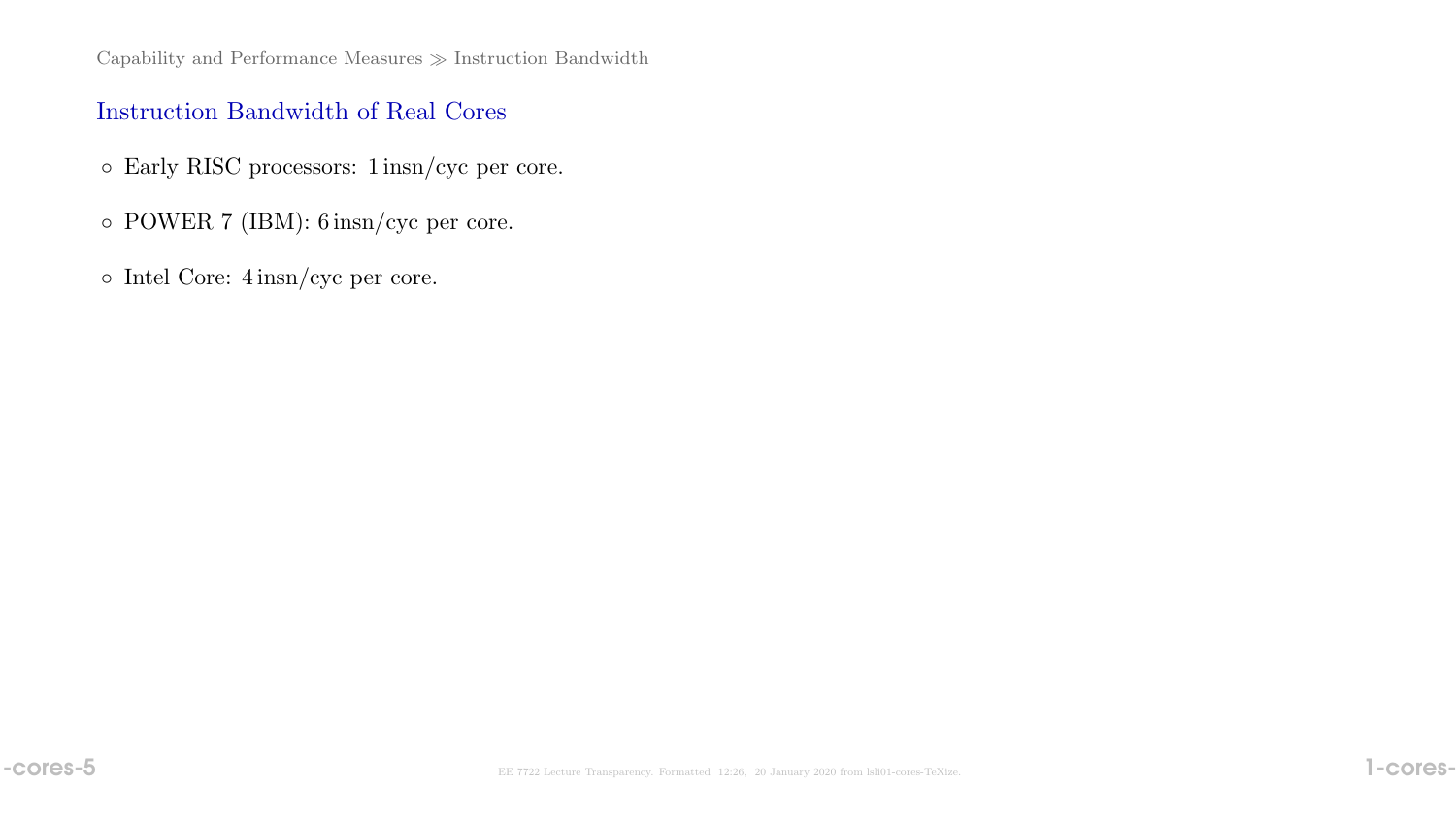Capability and Performance Measures  $\gg$  Instruction Throughput  $\gg$  Implications

Instruction Throughput: Instruction execution rate achieved by some program on some core.

A measure of the performance of some program on some core.

Also measured in IPC.

The throughput cannot be higher than the bandwidth.

## Understanding Throughput

Higher throughput means core hardware used more efficiently.

A program with higher throughput is not necessarily faster . . . . . . because execution time depends on number of instructions.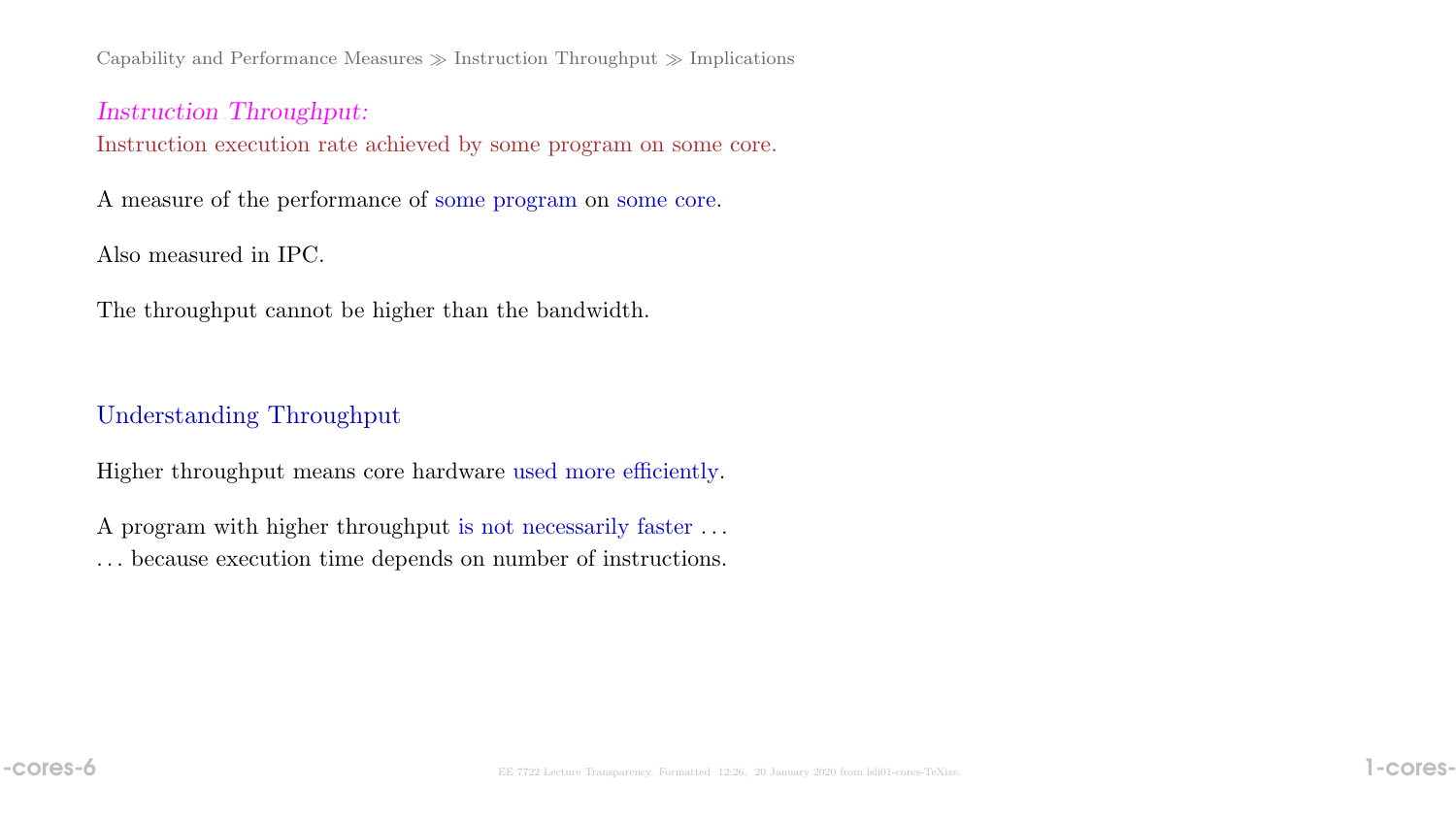#### Saturation

#### Saturation:

A situation in which a performance measure matches the corresponding capability.

# Example of Saturation

Program  $P$  is said to saturate core  $C \ldots$ 

- ... if core  $C$  has an instruction bandwidth of  $w$ ...
- ... and program  $P$  runs with an instruction throughput of  $w$  on  $C$ .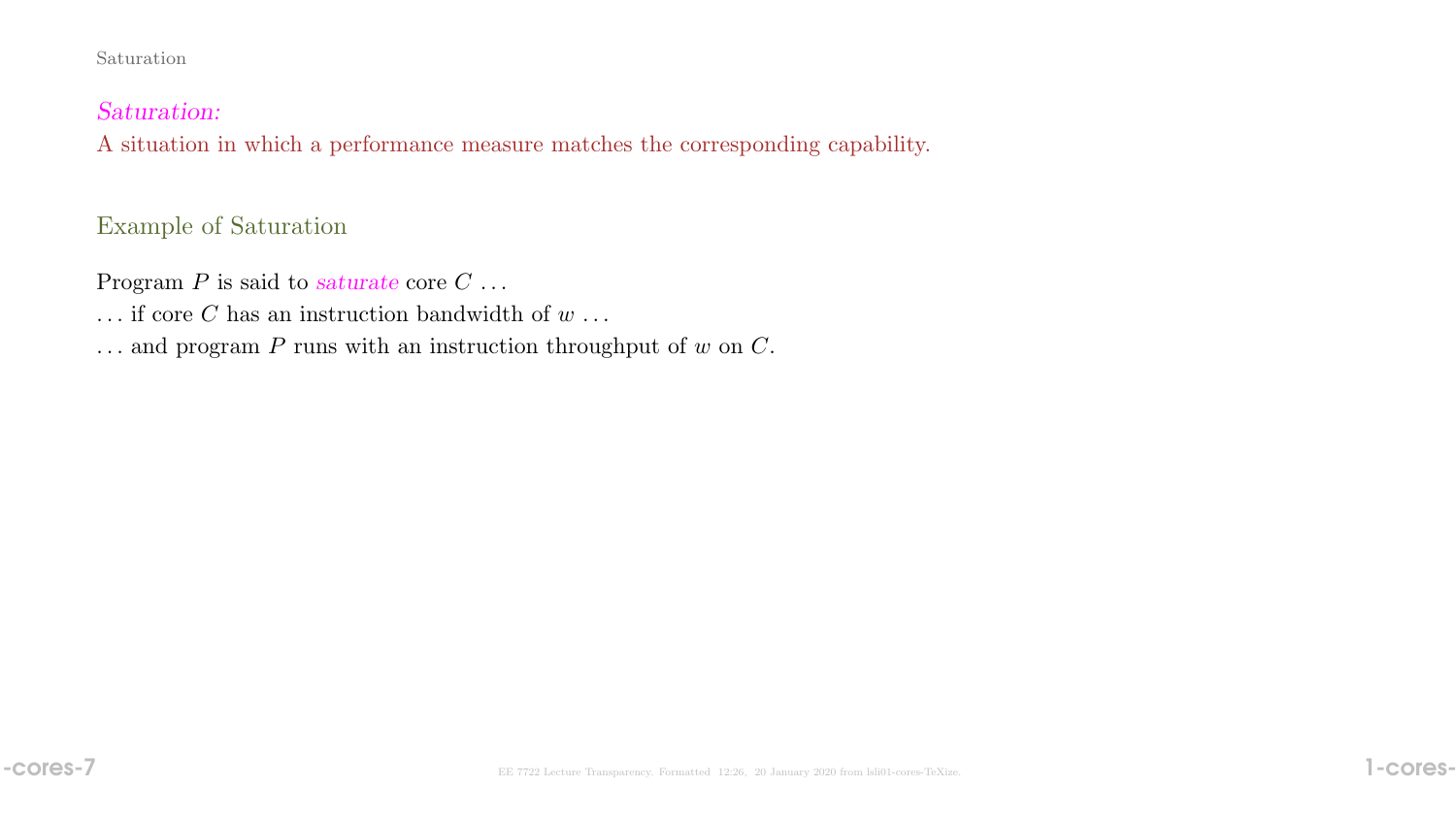Dynamic Instruction Count

# Dynamic Instruction Count:

The number of instructions executed by a program.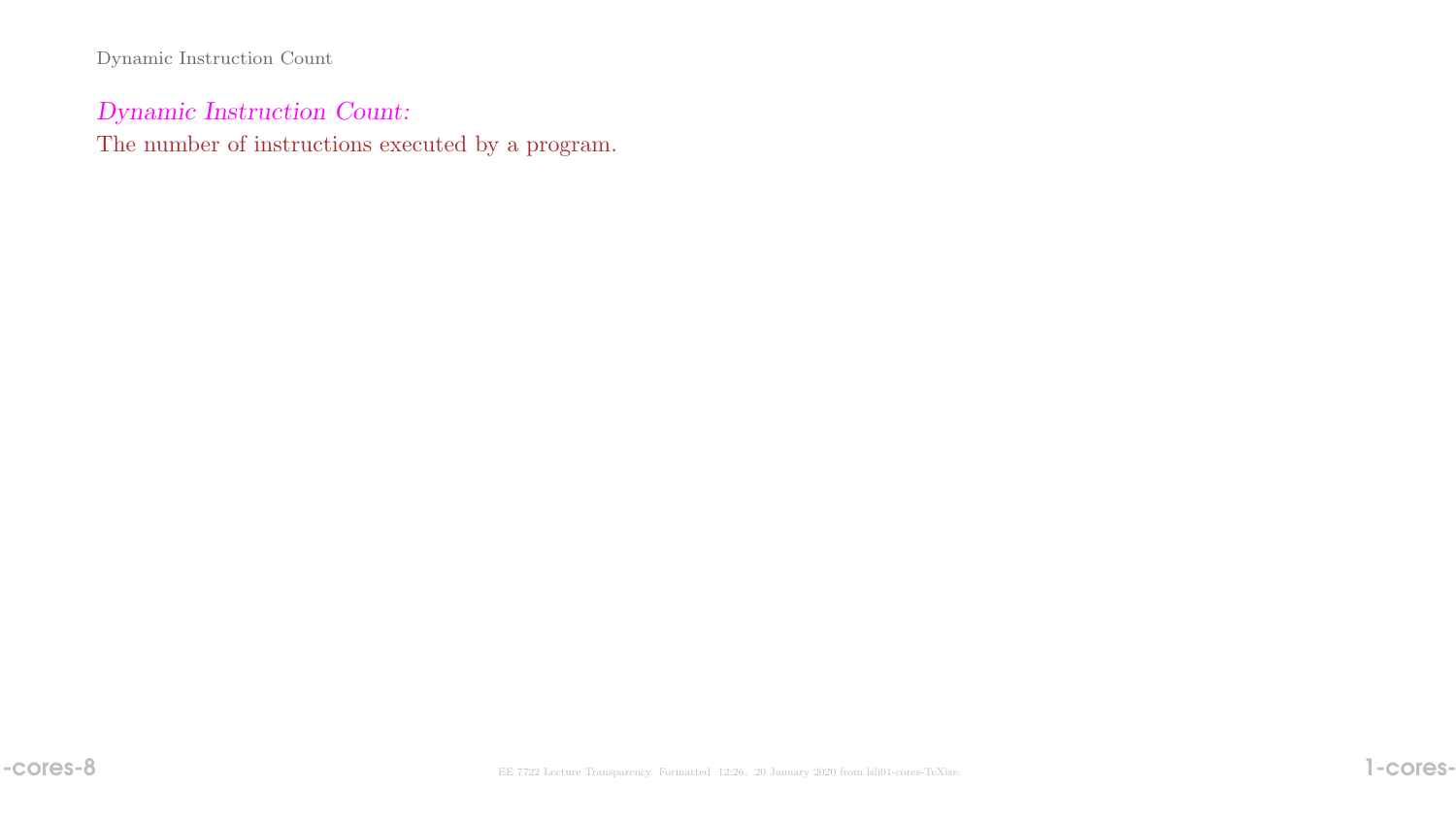Dynamic Instruction Count

#### Example— Usage of Terms

A core has an IB of  $4 \text{ insn/cyc}$ , and a clock frequency of 1 GHz. A program has a dynamic instruction count of  $2 \times 10^9$ instructions and takes 1 second to run on the core. Are we happy?

Instruction throughput is:  $\frac{2\times10^9 \text{insn}}{10^9 \text{cyc}}$  $\frac{\times 10^9 \text{ msn}}{10^9 \text{ cyc}} = 2 \text{ insn/cyc}.$ 

That's half of the core's potential rate.

Let's assume the code was challenging ...

. . . so achieving half the peak is an accomplishment . . .

. . . so we are happy.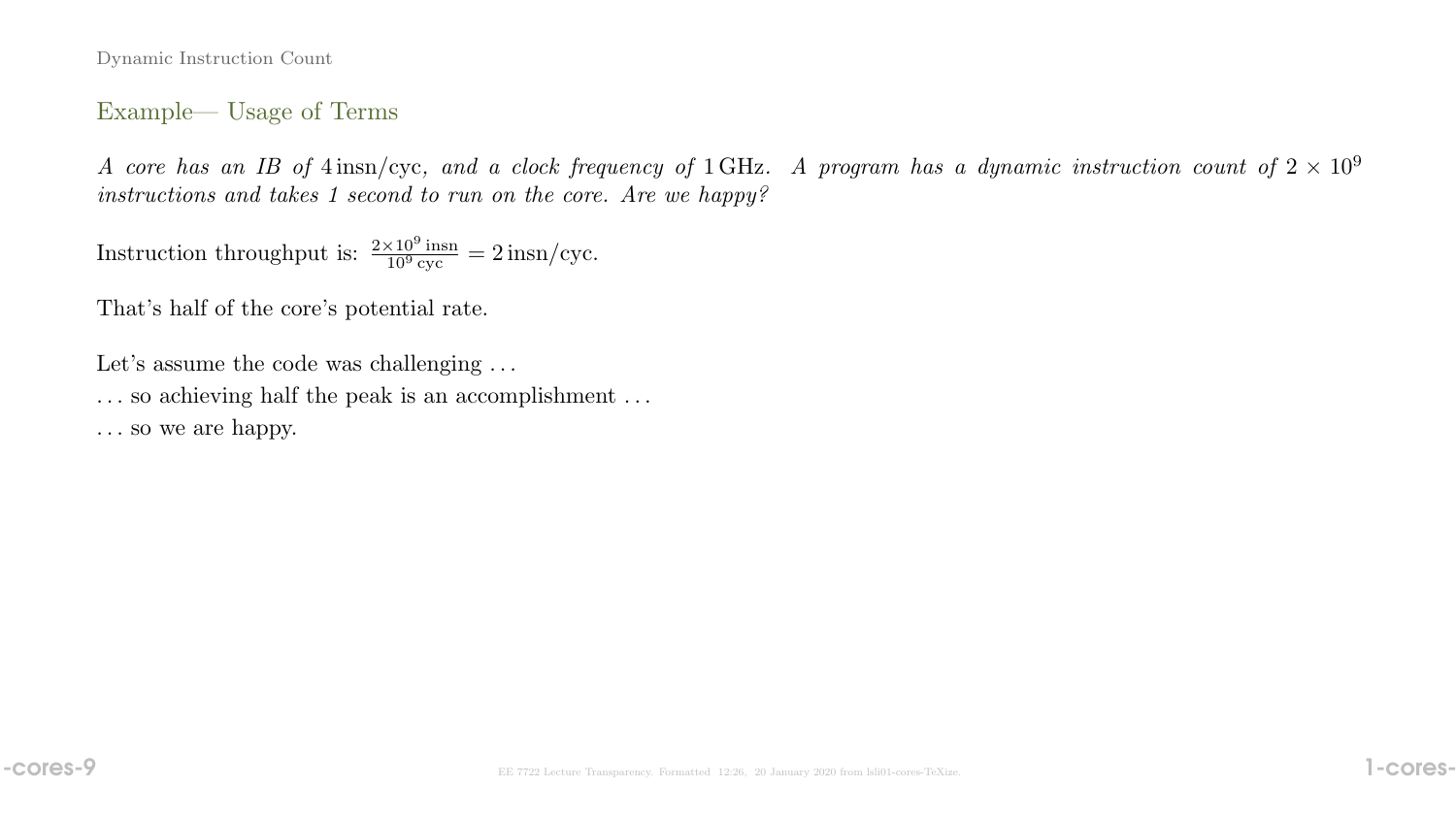#### Other Core Capabilities

# Other Core Capabilities

Here are other core capabilities of interest to us:

- Single Precision Floating Point Rate, measured in FLOPS.
- Double Precision Floating Point Rate, measured in FLOPS.

◦ Off-Chip Data Bandwidth, measured in bytes per second.

For each there is a corresponding performance number.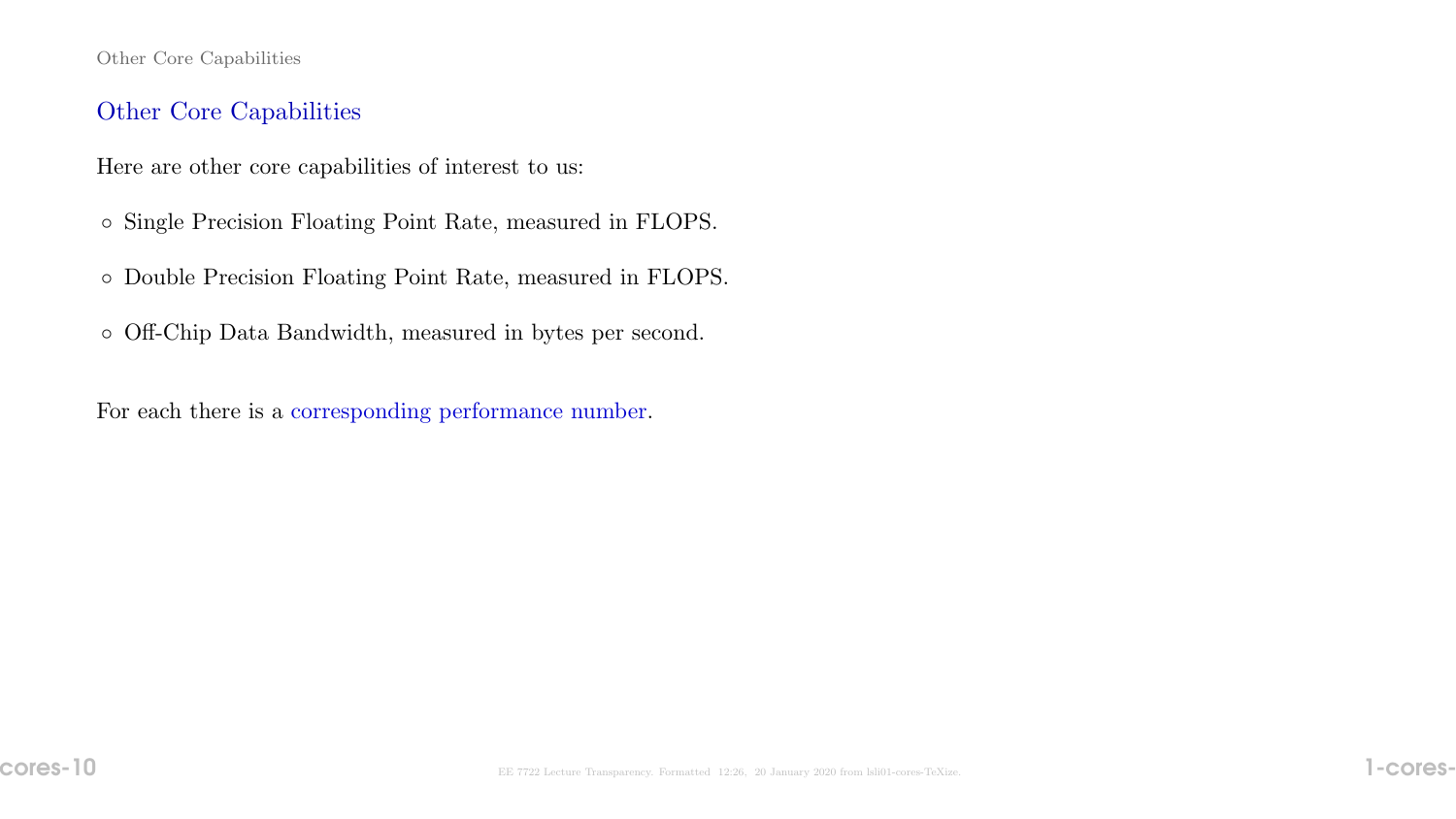# Why not make instruction bandwidth large?

An 8-way core is only slightly better . . .

- $\dots$  than 2 1-way cores  $\dots$
- . . . but costs 4 times as much!

For almost linear portion of curve, bigger core is an easy choice.

Distance between the ideal and typical curve. . . . . . is the price of avoiding parallel programming.

### Implications

Parallel programming can't be avoided.

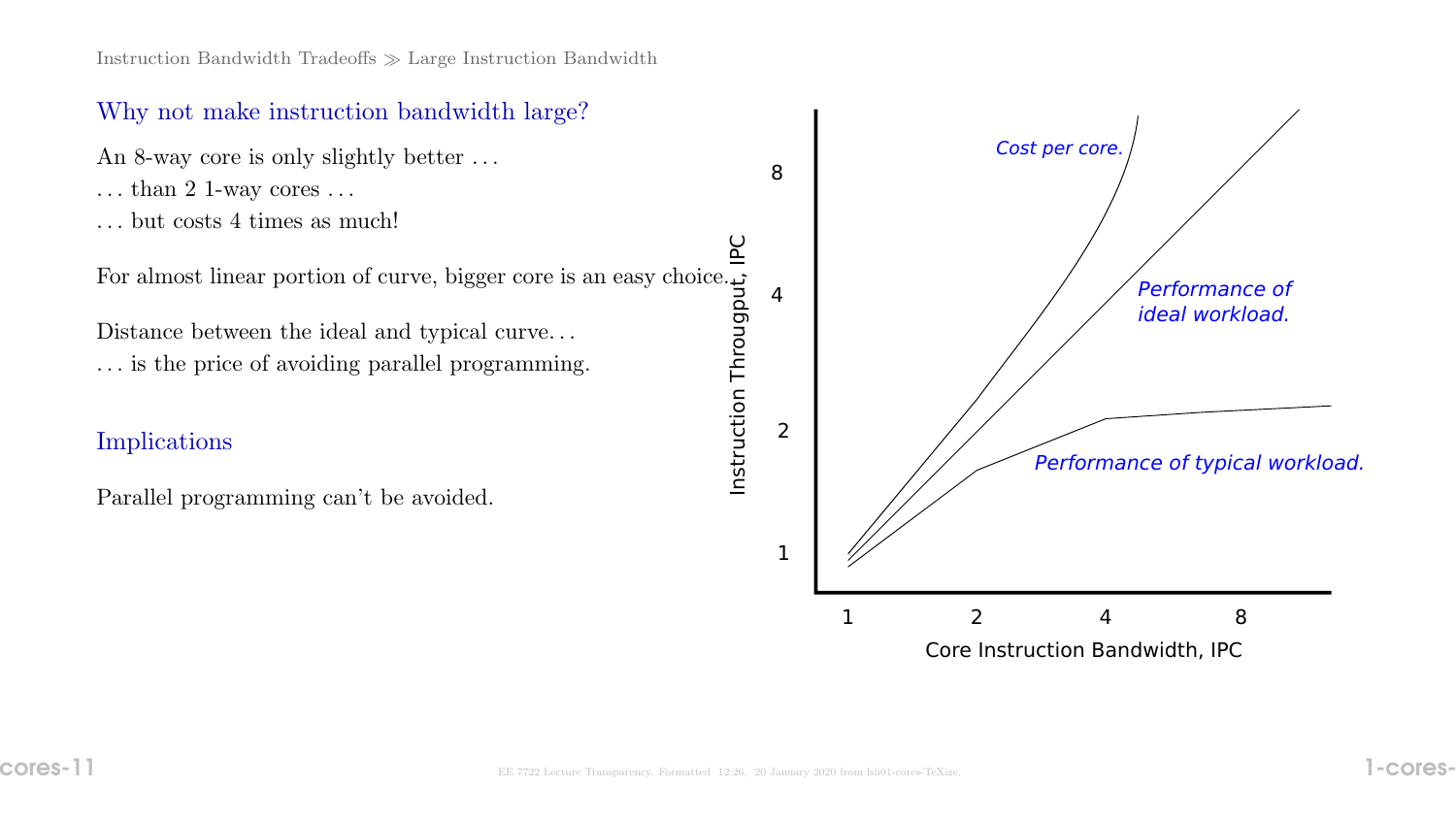Instruction Bandwidth Tradeoffs  $\gg$  Small Instruction Bandwidth

Why not make IB small, say 1, and have lots of cores?

Parallel programming is hard.

Parallel programming is another thing you have to do.

Speedup may not be linear.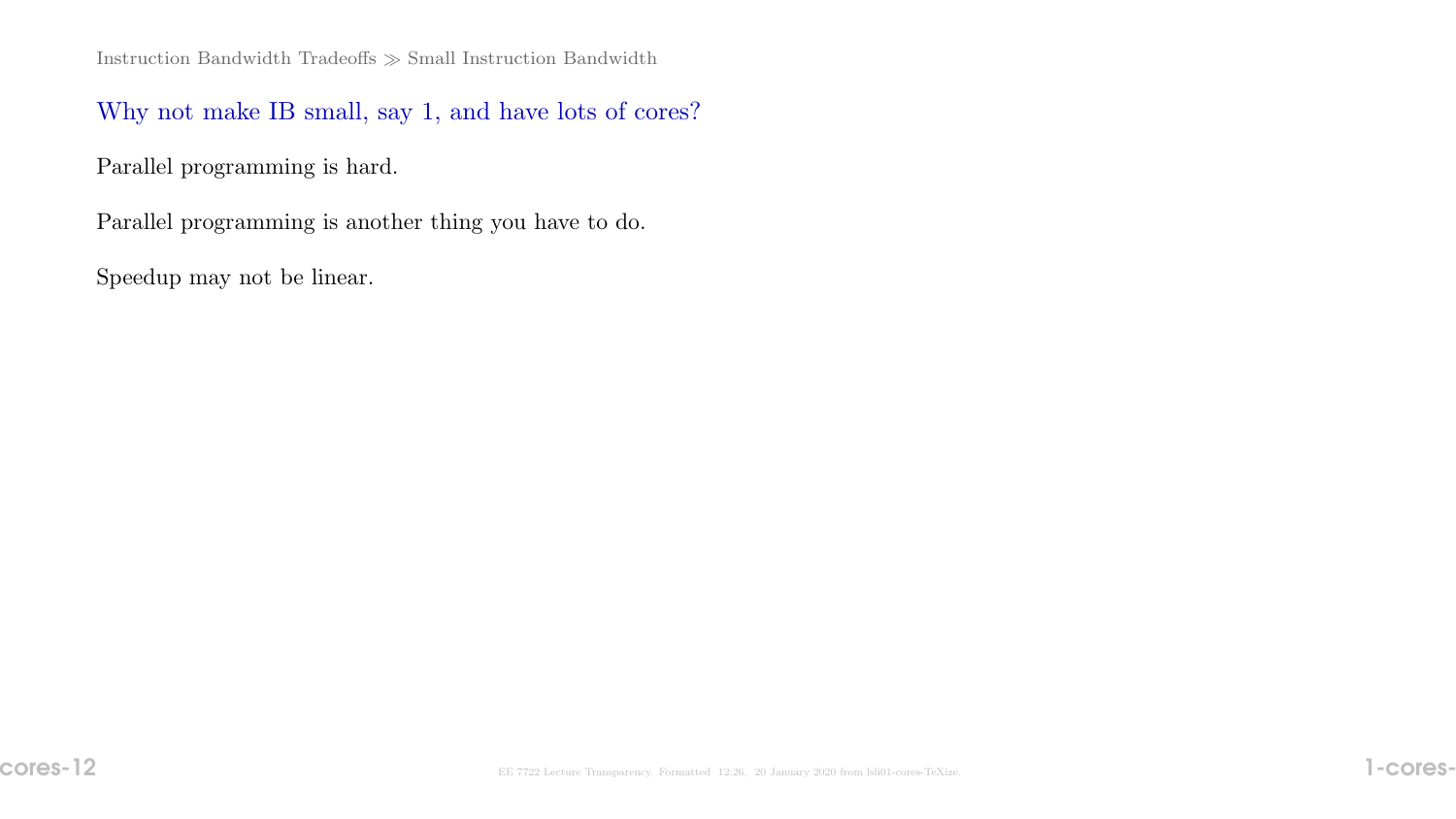Heavy- and Light-Weight Cores

Heavy Weight Core:

A core designed to execute a single thread quickly.

Heavy weight cores have large area and high power consumption.

Energy per instruction is high.

General-purpose CPUs, such as those found in home computers, consist of heavy weight cores.

Light Weight Core: A core designed for efficiency.

Light weight cores have small area.

Energy per instruction is low.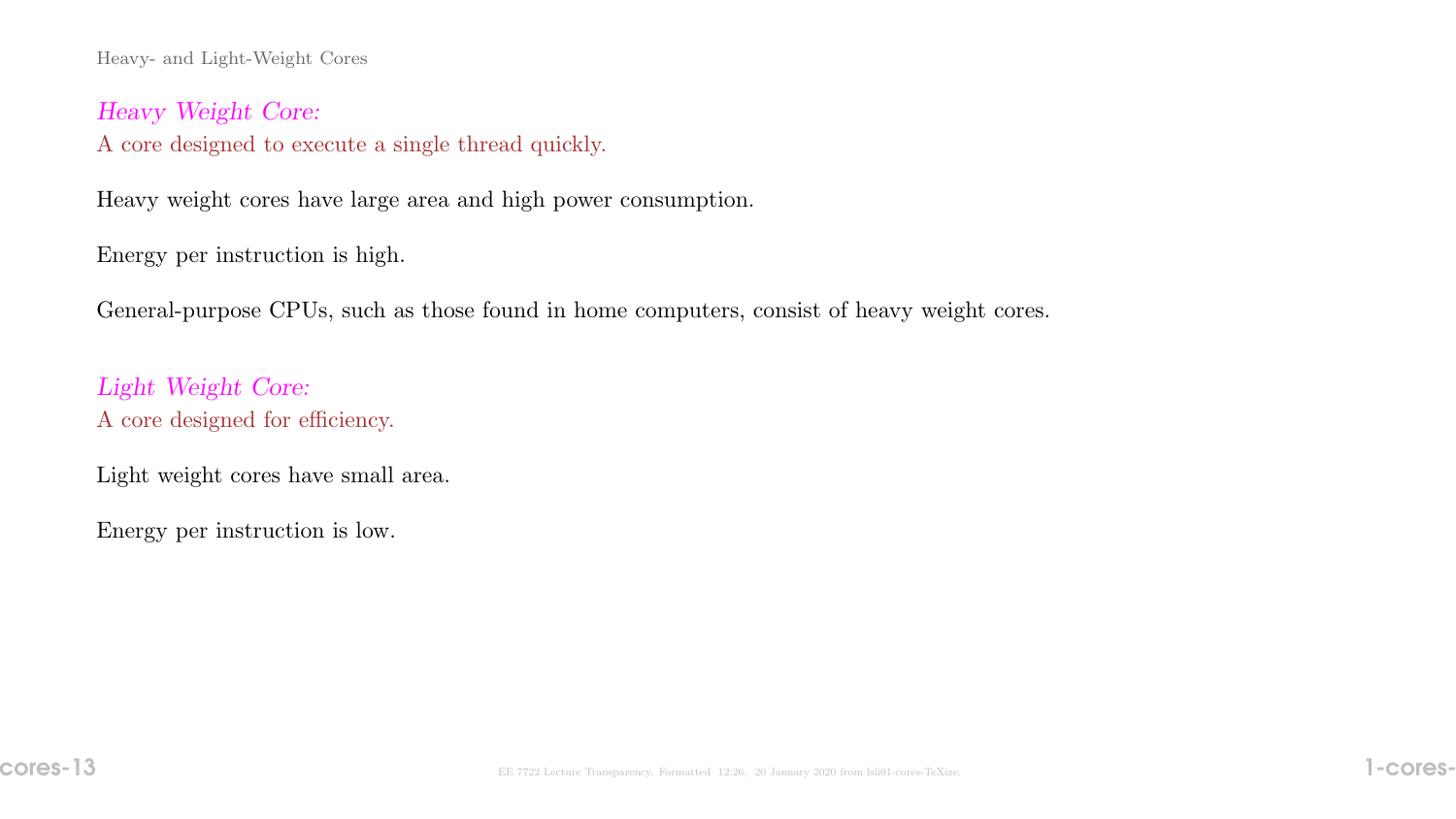Execution of Multithreaded Programs

## Multiple Core Chips

Multi-Core Chip: A chip with a few heavy-weight cores.

Many-Core Chip: A chip with many light-weight cores.

## **Comparison**

Many-core chip has higher instruction bandwidth (counting all cores).

Multi-core chip has higher instruction bandwidth (counting one core).